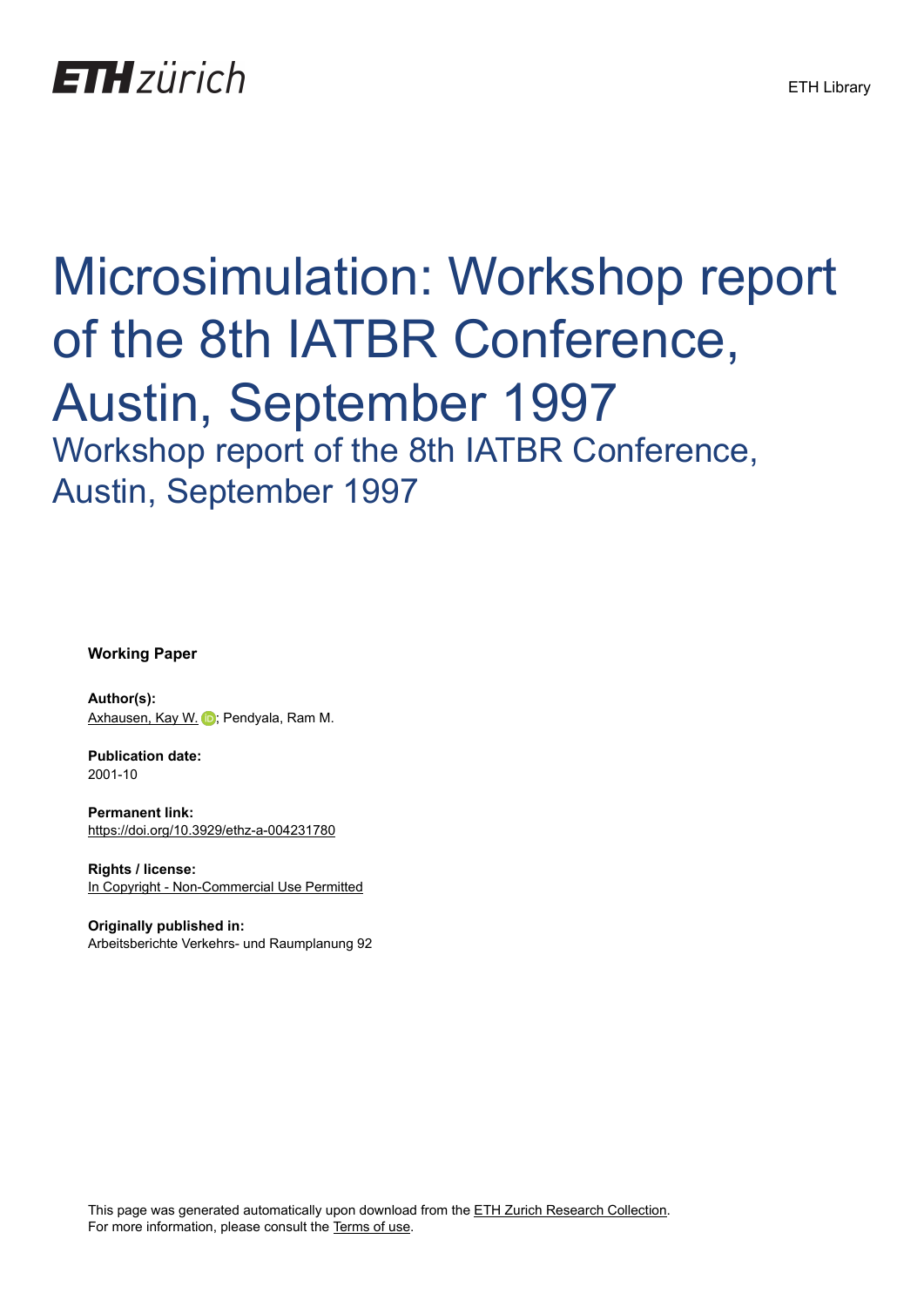# **Microsimulation**

Workshop report of the 8th IATBR Conference, Austin, September 1997

**KW Axhausen R Pendyala**

**Arbeitsbericht 92 Verkehrs- und Raumplanung**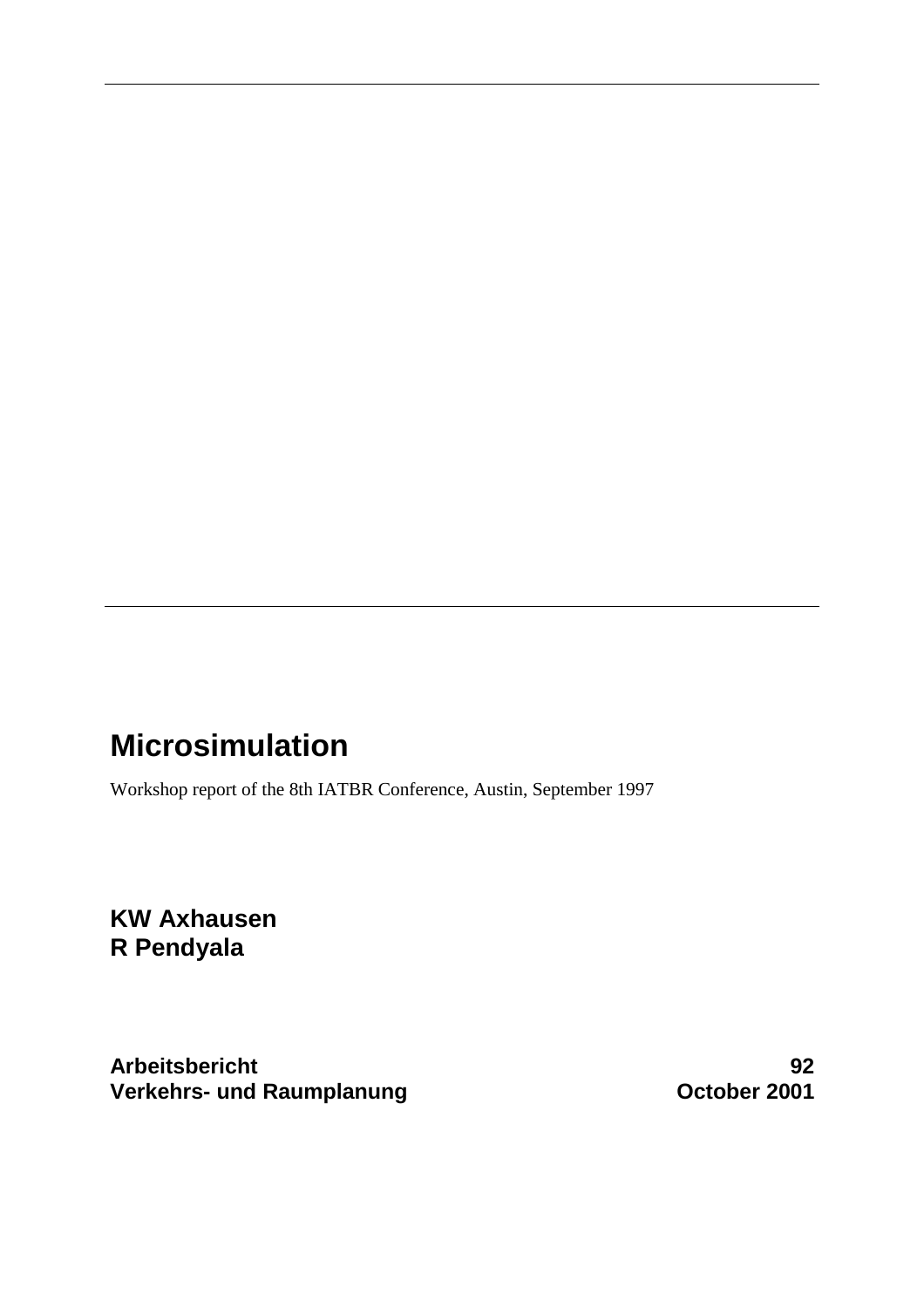## **Microsimulation**

| Department of Civil & Environmental Engi-<br>IVT.                     |  |
|-----------------------------------------------------------------------|--|
|                                                                       |  |
| <b>ETH</b><br>neering                                                 |  |
| CH-8093 Zürich<br>University of South Florida, ENB118                 |  |
| 4202 East Fowler Avenue                                               |  |
| Tampa, FL 33620, USA                                                  |  |
| Telephone: +41-1-633 3943<br>Telephone: +1-813-974 1084               |  |
| Telefax:<br>+41-1-633 10 57<br>Telefax: $+1-813-9742957$              |  |
| eMail:<br>axhausen@ivt.baug.ethz.ch<br>pendyala@eng.usf.edu<br>eMail: |  |

*\_\_\_\_\_\_\_\_\_\_\_\_\_\_\_\_\_\_\_\_\_\_\_\_\_\_\_\_\_\_\_\_\_\_\_\_\_\_\_\_\_\_\_\_\_\_\_\_\_\_\_\_\_\_\_\_\_\_\_\_\_\_\_\_\_\_\_\_\_\_\_\_\_\_\_\_\_\_\_\_\_\_\_\_\_\_\_\_\_\_\_\_\_\_*

October 2001

#### **Abstract**

This report discusses the results of the Workshop on Microsimulation held at the  $8<sup>th</sup>$  IATBR conference at Austin, Texas in September 1997.

## **Keywords**

Microsimulation; Workshop; IATBR Conference; Austin, Texas; September 1997

## **Preferred citation style**

Axhausen, K.W. and R. Pendyala (Forthcoming) Microsimulation, Workshop report of the 8<sup>th</sup> IATBR Conference, in H. Mahmassani (ed.) Challenges and Opportunities in Travel Behaviour Research and Applications, Elsevier, Oxford.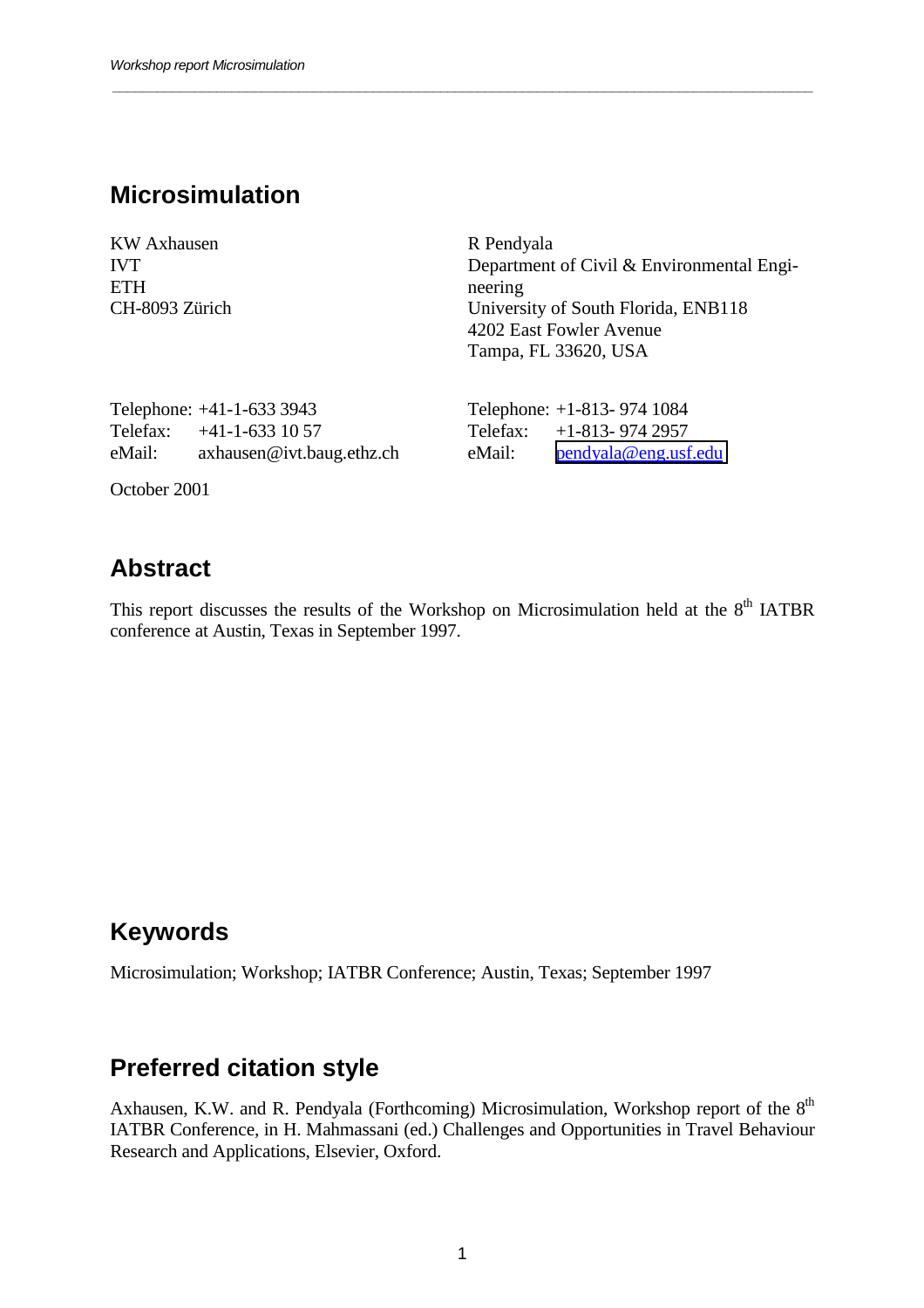#### **1. Introduction**

Microsimulation approaches are the potential workhorses for the application of complex and dynamic models of travel and activity behaviour. The goal of the workshop was to take stock of how close we are to this goal and what issues need to be addressed on the way to this goal. The discussion was based on the resource paper by Miller and Salvini (1997), which set the scene and defined *microsimulation* in the context of travel behaviour research as an approach for exercising a set of *disaggregate behavioural models over time*, which implies the status of the disaggregate entities, e.g. persons, is updated and their actions performed resulting in an consistent evolution of the system state and in individual trajectories/profiles for each entity. The authors highlighted that current technologies bring us closer to the promise of microsimulation as a standard tool for analysis and forecasting, but that there are still substantial difficulties, which need to be addressed.

*\_\_\_\_\_\_\_\_\_\_\_\_\_\_\_\_\_\_\_\_\_\_\_\_\_\_\_\_\_\_\_\_\_\_\_\_\_\_\_\_\_\_\_\_\_\_\_\_\_\_\_\_\_\_\_\_\_\_\_\_\_\_\_\_\_\_\_\_\_\_\_\_\_\_\_\_\_\_\_\_\_\_\_\_\_\_\_\_\_\_\_\_\_\_*

## **2. Status in simulation models of travel behaviour research**

The discussion of the workshop highlighted that a number of new technologies (in particular agent-based computing, non-linear system theory or the advances in computing power) have improved the ease of development and application of microsimulation models, but that they still have not found widespread application in their full form in the modelling of travel behaviour, which is in marked contrast to traffic flow simulation were such models are dominant (see excursus below).

The sample-enumeration tools, associated with disaggregate modelling systems, are the most widely applied tools, although their lack of *real-time* and *activity-location* interaction between the simulated units and their lack of an explicit time axis puts them outside the definition provided above. Well known examples are the Dutch National Model (Gunn, van der Horn and Daly, 1988 or Van der Hoorn and van Hoek, 1989), the work of Zumkeller (1989) or the tool VISEM (Fellendorf, Haupt, Heidl and Scherr, 1997).

In recent years models have been formulated, which try to integrate the time axis and the realtime interactions in a consistent way, e.g. ORIENT/RV (Axhausen, 1990), Eurotopp (Axhausen and Goodwin, 1991) or DYNASMART (Mahmassani, Hu and Peeta, 1994) among others. The most important of these is TRANSIMS (Barrett et al, 1995), which is intended as a replacement of the standard UTPS-approach in the USA. TRANSIMS provides an iterative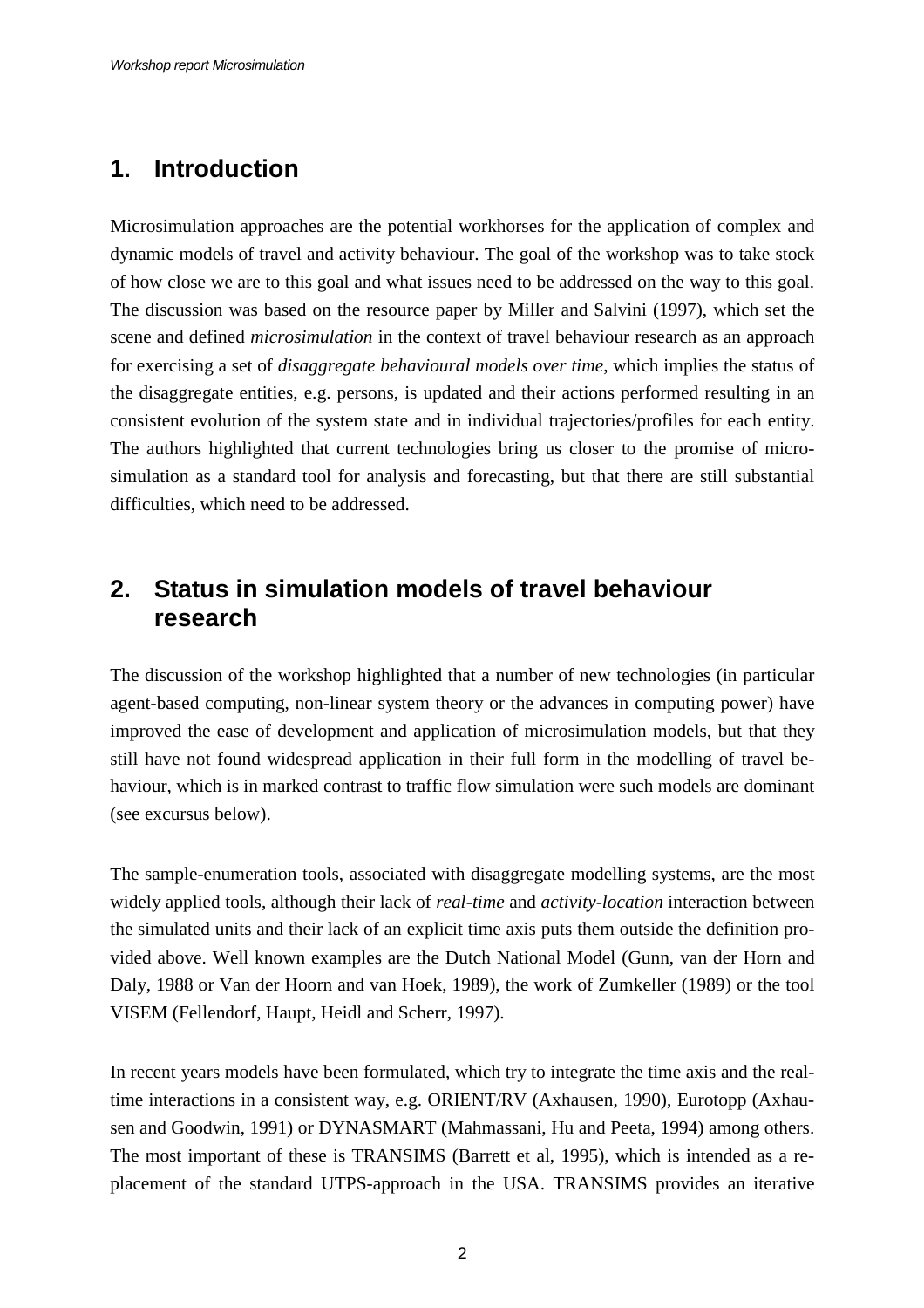scheme to ensure the macroscopic consistency between the demand for travel and the performance of the network, which is evaluated using a microscopic flow simulation. This leaves the possibility for microscopic inconsistencies, but makes the approach applicable for large scale planning studies. Housing market models have been able to achieve this consistency in a slightly less complex environment then the activity-travel-regime (for a review see Wegener, 1994).

*\_\_\_\_\_\_\_\_\_\_\_\_\_\_\_\_\_\_\_\_\_\_\_\_\_\_\_\_\_\_\_\_\_\_\_\_\_\_\_\_\_\_\_\_\_\_\_\_\_\_\_\_\_\_\_\_\_\_\_\_\_\_\_\_\_\_\_\_\_\_\_\_\_\_\_\_\_\_\_\_\_\_\_\_\_\_\_\_\_\_\_\_\_\_*

#### **Excursus: Simulation of traffic flow**

The problems of operating and designing multi-lane single-direction carriageways of motorways stimulated early on an interest in the simulation of motorway traffic flow (May, 1990) first in the US, then in Europe and elsewhere (Leutzbach, 1988). The purpose of this excursus is neither a historical review (for this see May, 1990 or Leutzbach, 1988) nor an overview of currently available models (for recent reviews see Algers, Bernauer, Boero, Breherent, Di Taranto, Dougherty, Fox and Gabard, 1997 or Reiter, 1997), but a discussion of their general structures and problem areas, in particular in relation to the state-of-the art in simulation models of travel behaviour.

The motorway context allowed a relatively simple conceptualisation of the drivers, their vehicles and their environment due to the absence of other types of road users, an uniform and mostly disturbance-free environment custom-made for the motor vehicle and few flow interruptions. The core of the conceptualisation was and is the driver-vehicle unit and a set of rules and models describing the choice of the driving speed and of lateral position, implying rules for acceleration and deceleration, overtaking and interaction with surrounding vehicles. For simplicity the rules are generally specified:

- Only for the immediate neighbours of the driver-vehicle unit considered at any one time (cars in front and behind, which equals a maximum of  $2 *$  number of lanes cars).
- The models are time-stepped treating each driver-vehicle-unit in a given order of precedence. Time steps of one second are the norm.
- The models assume that there are only n positions available in the cross-section, with  $n =$  the number of lanes.
- There are no interactions with on-coming and crossing traffic and with merging or demerging traffic only at on- and off-ramps.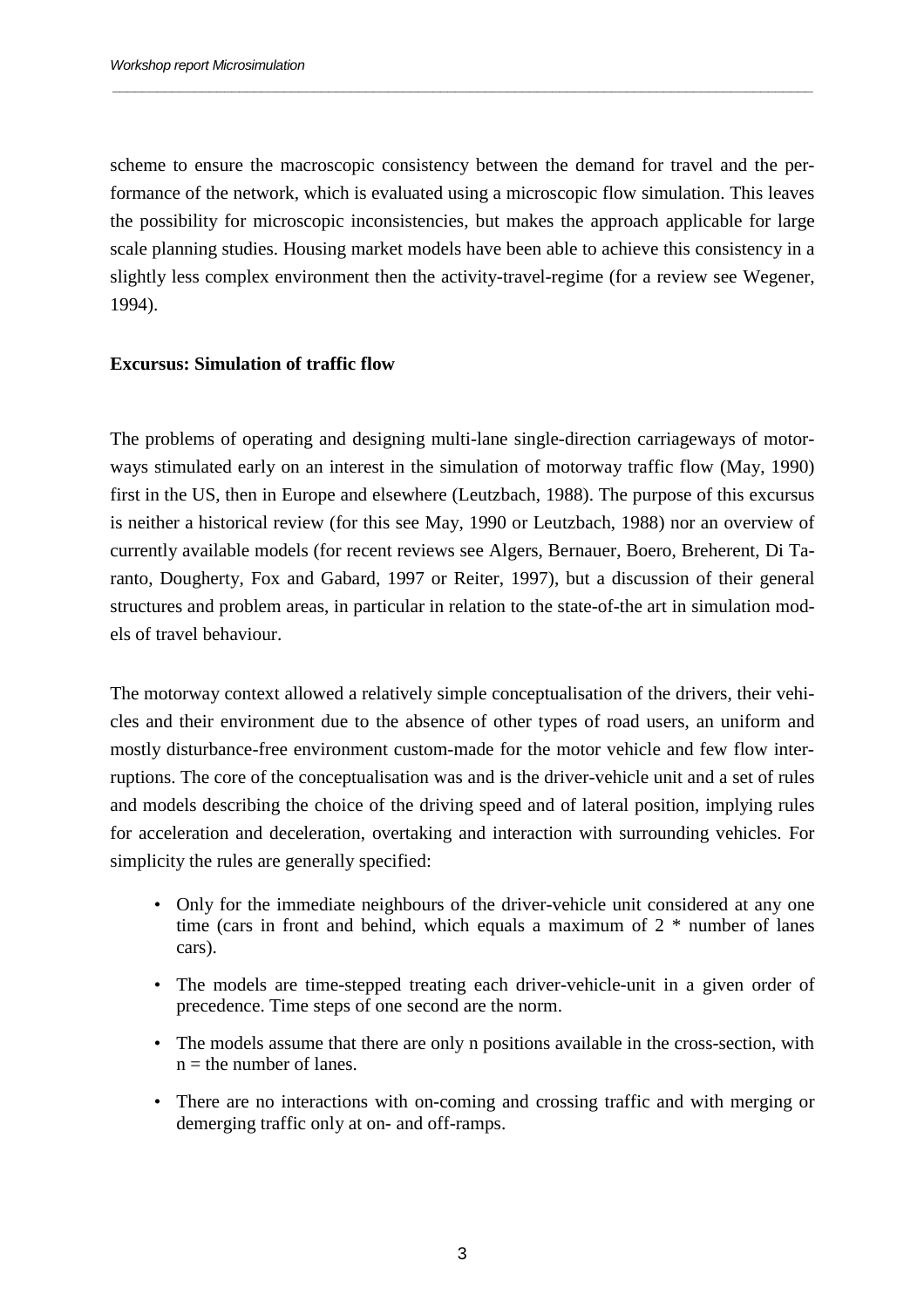This framework was then transferred to other environments, where some, but not all of these assumptions had to be relaxed: multi-lane rural roads with on-coming traffic influencing overtaking (e.g. Brilon, 1976; Leutzbach, Brannolte and Schmidt, 1989; Okura and Matsumoto, 1990; Pursula and Siimes, 1993; Botha, Zeng and Sullivan, 1993), urban traffic with crossing traffic and signal control (Leutzbach and Wiedemann, 1986 or Khasnabis, Karnati and Rudraraju, 1996) interaction with guidance and control systems, e.g. radio-based direction guidance, in-car dynamic route guidance, variable speed control etc (among many others Emmerink, Axhausen, Nijkamp and Riedveld, 1995; Hu and Mahmassani, 1995 or Reiter, 1994). The modelling idea was also transferred to other types of vehicles, such as bicycles (e.g. Wiedemann and Zhang, 1989), planes and trains (e.g. among many others VISION (British Rail), TRANSIT (Siemens) or SIMU VII (TU Braunschweig), or applications such as Reid, Sicking and Paulsen, 1995; Venglar, Fambro and Bauer, 1995 or Buck, 1992), as well as to pedestrians.

*\_\_\_\_\_\_\_\_\_\_\_\_\_\_\_\_\_\_\_\_\_\_\_\_\_\_\_\_\_\_\_\_\_\_\_\_\_\_\_\_\_\_\_\_\_\_\_\_\_\_\_\_\_\_\_\_\_\_\_\_\_\_\_\_\_\_\_\_\_\_\_\_\_\_\_\_\_\_\_\_\_\_\_\_\_\_\_\_\_\_\_\_\_\_*

The core of each model remains the description of the choice of speed by each simulated unit and the choice of lateral position in conjunction with the rules specifying the response to the various control systems modelled. Within the speed-choice context, four main modelling traditions can be distinguished in the literature:

- Implementation of *continuous car-following models*, which describe the desired distance between any two vehicles as a function of their distance, their relative speeds and, sometimes, their relative accelerations. Assuming that a desired maximum speed is known the acceleration/speed for the next time step is then calculated to fit the desired distance. A well known example among many is Gipps' car-following model (Gipps, 1981), whioch has also been implemented widely in operational models. Well known implementations of such approaches are the FHWA models FRESIM, and NETSIM or AIMSUM2 (Barcelo and Ferrer, 1994)
- Implementations of the *psycho-physical spacing model*, which relates acceleration and deceleration to the speed- and distance-differences detectable by the driver (Leutzbach and Wiedemann, 1986; Fellendorf, 1993, Benz, 1994)
- *Cellular automata*, which simplify the description further providing only discrete positions along the roadway axis and across the cross-section and only discrete speeds, trading simplicity for speed of calculation (e.g. Nagel and Schreckenberg, 1992). Nagel (1995), for example, specifies his model of single-lane flow completely as follows:
	- 1) **Acceleration:** If the velocity v of a vehicle is lower then (uniform)  $v_{\text{max}}$  and if there is enough room ahead ( $v \leq gap - 1$ ), then speed is increased by one.
	- 2) **Slowing down (due to other cars)**: If the vehicle ahead is to close ( $v \geq$  gap  $+ 1$ ), then speed is reduced to gap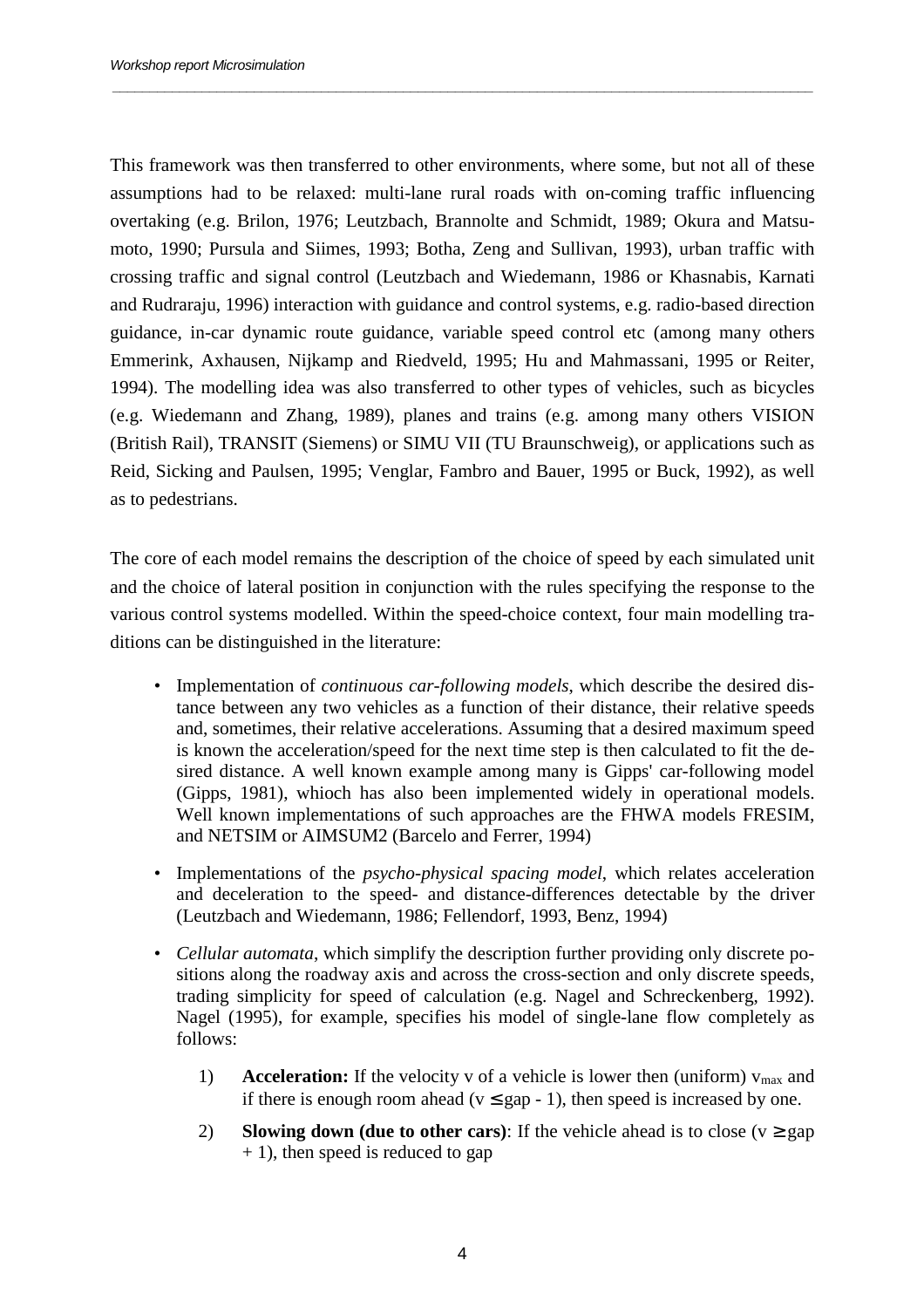- 3) **Randomization** (which is applied after rule 1 or 2): With probability p, the velocity of each vehicle (if greater than zero) is decreased by one.
- *Mixed micro- and macroscopic models*, which maintain individual driver-vehicleunits, but use aggregate relationships for the calculation of speeds, such as DYNEMO (Schwerdtfeger, 1984) or Integration (Bacon, Lovell, May and Van-Aerde, 1994).

A further alternative are discrete event frameworks, which calculate variable time-steps until the next change in behaviour (e.g. Taale and Middelham, 1997).

*\_\_\_\_\_\_\_\_\_\_\_\_\_\_\_\_\_\_\_\_\_\_\_\_\_\_\_\_\_\_\_\_\_\_\_\_\_\_\_\_\_\_\_\_\_\_\_\_\_\_\_\_\_\_\_\_\_\_\_\_\_\_\_\_\_\_\_\_\_\_\_\_\_\_\_\_\_\_\_\_\_\_\_\_\_\_\_\_\_\_\_\_\_\_*

It should be noted, that the last two alternative do not allow meaningful disaggregate analyses of driver behaviour or interactions, as their base models are either too crude (cellular automata) or not disaggregate (mixed models). Certain other aspects, for example route choice if included in the model, can be meaningfully traced and analyzed on an individual level.

The models of lane-choice and overtaking are rule-bases of differing complexity, depending on context and degree-of-realism sought. Further rule-bases to describe the interaction with traffic control and traffic information are easily implemented, but generally difficult to validate.

The available commercial models (see Algers et al., 1997) are intended for smallish networks with a concurrent number of simulated vehicles in the low thousands, which is completely suitable for the normal tasks to which they are put: analysis of specific freeway sections or parts of signalized urban networks. In both cases the work involved in the aggregate validation of the model and the acquisition of the detailed description of networks and flows prohibits larger networks. Due to the expensive specialized data required a new validation of the disaggregate rules and assumptions is hardly ever undertaken during an application. The default parameters are accepted and may be fine tuned. The inclusion of complex rule-bases for interactions with control and information systems makes a disaggregate validation even less likely in a typical application.

The commercial models respond in their development to the pressures of their market place, which currently is mostly interested in the simulation of various high-tech driver support, traffic control or traveller information systems. These development enrich the range of applicability of the models, but do not challenge the basic framework set out above. The rather noncommercial work on pedestrians and bicyclist and traffic flow in less-developed countries has shown that the lane- and immediate vicinity orientation of nearly all current models also limits the description of the driver-vehicle-unit. The incorporation of more explicit models of the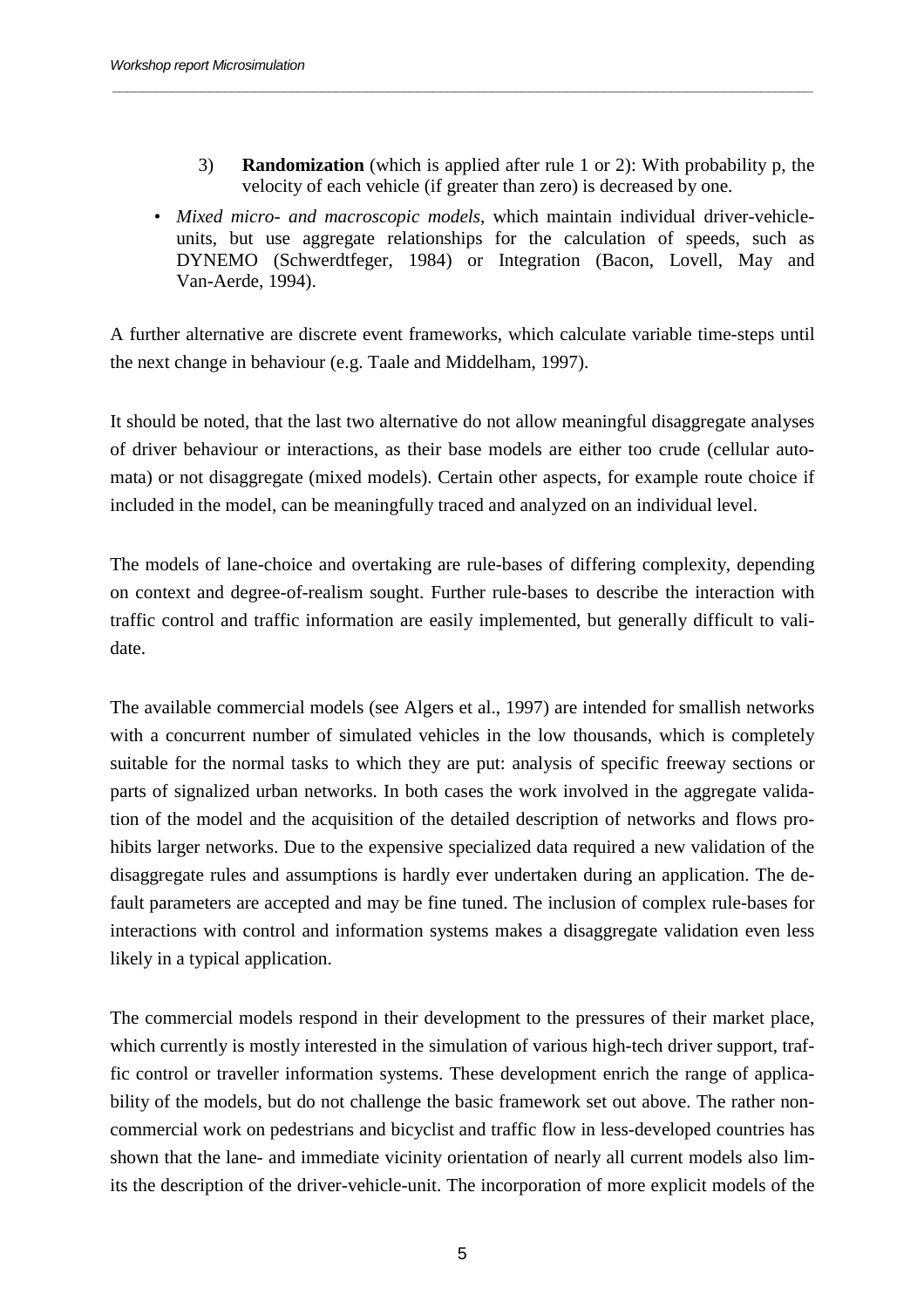exact choice of lateral position and of the strategic and tactical driving decisions can expand the behavioural core of the models, while requiring a much richer description of the drivers and their plans in comparison to the currently blindly responding simulated drivers. Still, this expansion of behavioural complexity could until now not be justified for real-life applications, although congested urban networks with interactions between car, trucks, trams, busses, cyclists and pedestrians might do so in the future.

*\_\_\_\_\_\_\_\_\_\_\_\_\_\_\_\_\_\_\_\_\_\_\_\_\_\_\_\_\_\_\_\_\_\_\_\_\_\_\_\_\_\_\_\_\_\_\_\_\_\_\_\_\_\_\_\_\_\_\_\_\_\_\_\_\_\_\_\_\_\_\_\_\_\_\_\_\_\_\_\_\_\_\_\_\_\_\_\_\_\_\_\_\_\_*

The second major development direction of the current model generation is their transfer to large networks with 100,000's of concurrently simulated driver-vehicle units for both planning and real-time control applications: simulation of a whole urban area including detailed simulation of emissions production and distribution (e.g. TRANSIMS (Barret et al., 1995) or DYNEMO (SIMTRAP, 1997)), simulation of complete motorways networks of large-scale regions (e.g. the Ruhr-Region or Scottish Midlands) (PLANSIM-T (in Algers et al., 1997) or PARAMICS (McArthur, 1995), or the optimization of traffic control for large networks using simulation to evaluate different control strategies in real-time. A variety of directions are currently pursued to achieve the necessary computational speeds and behavioural realism. Parallel computers are one approach of speeding up the calculation. The more important approaches concern the reformulation of the model to simplify the conceptualisation of the driver-vehicle units and their interactions: e.g. cellular automata or mixed microscopic/macroscopic models.

The relative success of this microsimulation tradition is based on the relative simplicity of modelling task at hand, the lack of credible alternative tools, which could address the same questions and the relatively simple starting conditions and relatively low validation requirements<sup>1</sup>. The progress in this area is important, as fully fledged microsimulation models of travel behaviour require a model of traffic flow to ensure consistency between the time-space regime and the experiences of the individual travellers and to allow for time-space specific interactions, such as parking search or response to traveller information systems.

 $\overline{a}$ 

<sup>&</sup>lt;sup>1</sup> In many cases only the reproduction of known macroscopic speed-flow relationships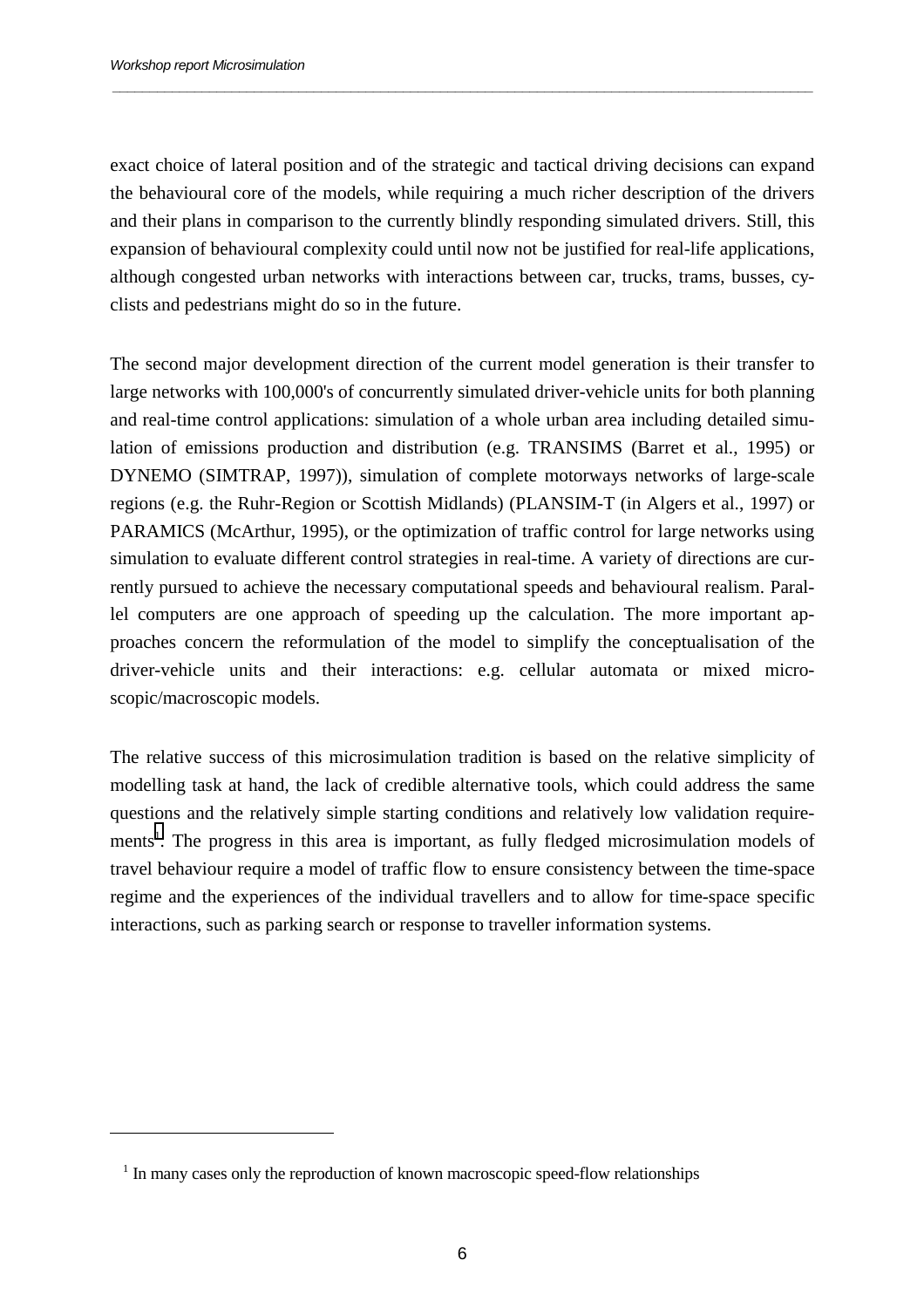#### **3. Issues and challenges**

While the implementation of microsimulation models of travel behaviour is making progress on the well established basis of consumer choice theory and its extension to dynamic processes, as well as on the new results about network learning, there are a range of issues, as identified by the workshop, which need attention.

*\_\_\_\_\_\_\_\_\_\_\_\_\_\_\_\_\_\_\_\_\_\_\_\_\_\_\_\_\_\_\_\_\_\_\_\_\_\_\_\_\_\_\_\_\_\_\_\_\_\_\_\_\_\_\_\_\_\_\_\_\_\_\_\_\_\_\_\_\_\_\_\_\_\_\_\_\_\_\_\_\_\_\_\_\_\_\_\_\_\_\_\_\_\_*

Microsimulation models of travel behaviour have ambitious scales in time and space and scope in their coverage of human choices. Next to the practical problems of the large amounts of computing time required and file storage required for the intermediate outputs, the main conceptual problem for the user is to maintain the understanding of how the model reacts, in particular for the various nested rule structures, which make this rather difficult. In the face of this challenge the workshop suggested to separate the definition of the "agents" and of their "processes" as strictly as possible and to document the model and the application as comprehensively as possible.

A single run of a microsimulation model of travel behaviour is a challenge in itself, especially as the run needs to be prefaced with the creation of a consistent starting solution against which any policy might be tested. A bigger challenge is the necessary and proper experimentation to remove the effects of the random-number seeds, which are known to have potentially substantial impacts in microsimulation models of all kinds. Researchers in the field will have to adopt best practises in experimental design, if they want to keep the effort manageable and if they want to obtain valid results.

Given these difficulties the workshop concluded that microsimulation models should be applied only, if their specific strength are called for: description of system evolution over time, modelling of interactions in time and space, complex non-linear decision rules, nonequilibrium situations.

## **4. Research directions**

The workshop was not able to cover the whole range of possible issues in its definition of research directions, but could only focus on a small number. The following were identified

• Development of tools for the construction of consistent scenarios out of individual not necessarily - internally consistent building blocks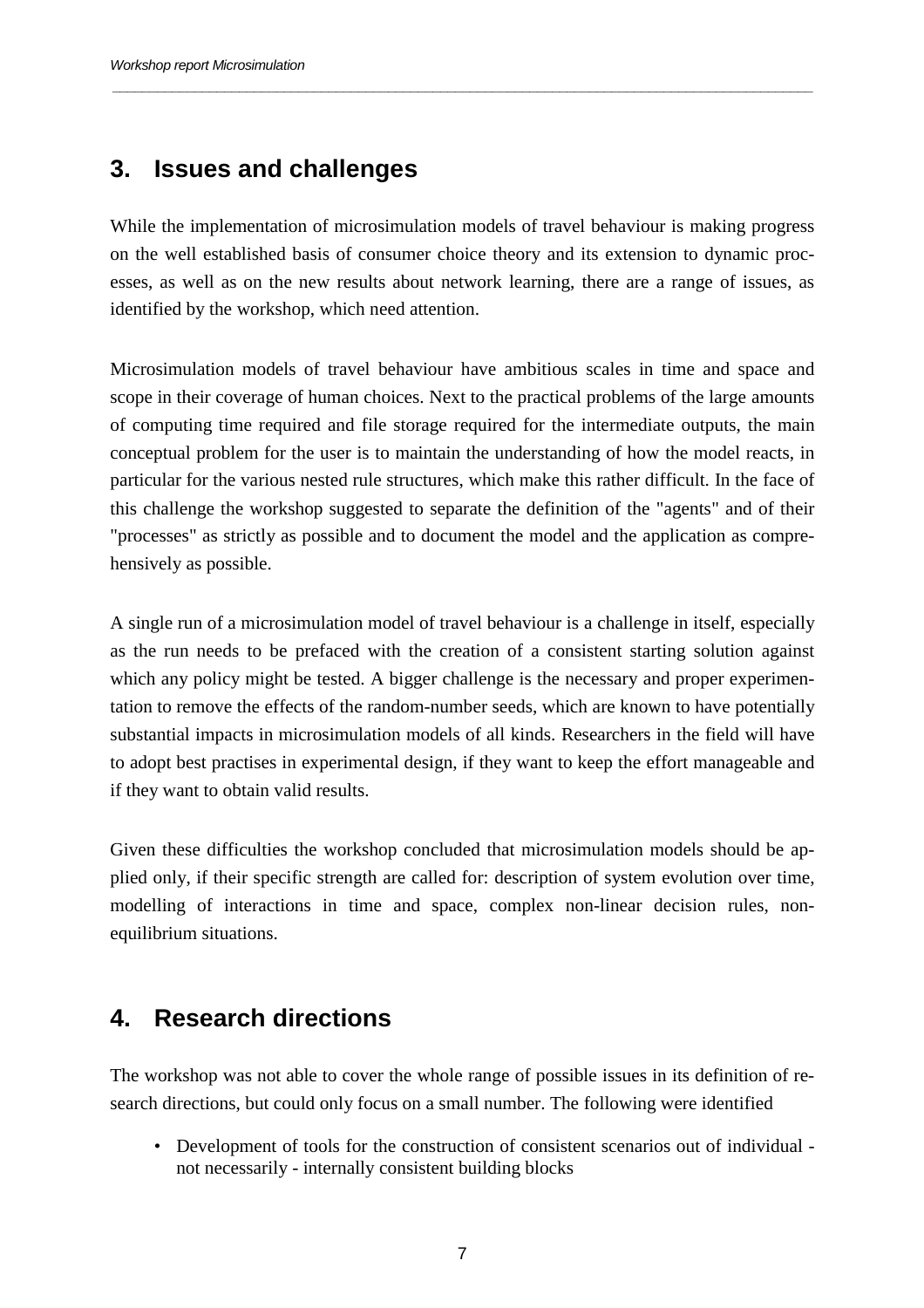• Execution of proper experiments with the scenarios, i.e. construction of experimental designs, conduct of sufficient simulation runs, extractions of required results from each run and proper statistical meta-analysis (response surface regressions etc.)

*\_\_\_\_\_\_\_\_\_\_\_\_\_\_\_\_\_\_\_\_\_\_\_\_\_\_\_\_\_\_\_\_\_\_\_\_\_\_\_\_\_\_\_\_\_\_\_\_\_\_\_\_\_\_\_\_\_\_\_\_\_\_\_\_\_\_\_\_\_\_\_\_\_\_\_\_\_\_\_\_\_\_\_\_\_\_\_\_\_\_\_\_\_\_*

- Correct integration of flow simulation and higher level traveller choices in the context of traffic control, road side information and in-vehicle and pre-trip information systems.
- Formulation of models of environmental learning (updating of mental maps) and of the process of abstracting by which travellers generalize from the specific to the general, e.g. how experiences become general expectations about the performance of types of environments and services.
- Experimentation with the formulation of discrete rule systems and their comparison with choice models or non-linear classifiers, such as neural networks or fuzzy neural networks.
- Analysis of the meaning and identification of equilibrium and steady state for such models and of the paths they describe (true system evolution vs iterative convergence)
- Analysis of the general stability of such systems and of the effects of the dimensionality of the choices considered and described.

The number and difficulty of the research problems indicates that large scale application of microsimulation models as a matter of fact is some way in the future. Still, the workshop felt that even now microsimulation models offered the best tool available to test and explore research hypotheses through their formulation as rules and their animation in simulation models (see also Axhausen, 1991).

## **5. References**

- Algers, S., E. Bernauer, M. Boero, L. Breherent, C. Di Taranto, M. Dougherty, K. Fox and J.- F. Gabard (1997) Review of micro-simulation models, *SMARTEST Deliverable*, **D3**, Institute for Transport Studies, University of Leeds, Leeds.
- Axhausen, K.W. (1990) A Simultaneous Simulation of Activity Chains, in P.M. Jones (Ed), *New Approaches in Dynamic and Activity-based Approaches to Travel Analysis*, 206- 225, Avebury, Aldershot.
- Axhausen, K.W. (1991) The role of computer-generated role-playing in travel behaviour analysis, paper presented at the  $70<sup>th</sup>$  Transportation Research Board Meeting, Washington, D.C.
- Axhausen, K.W. and T. Gärling (1992) Activity based approaches to travel analysis: Conceptual frameworks, models and research problems, *Transport Reviews*, **12** (4) 323-341.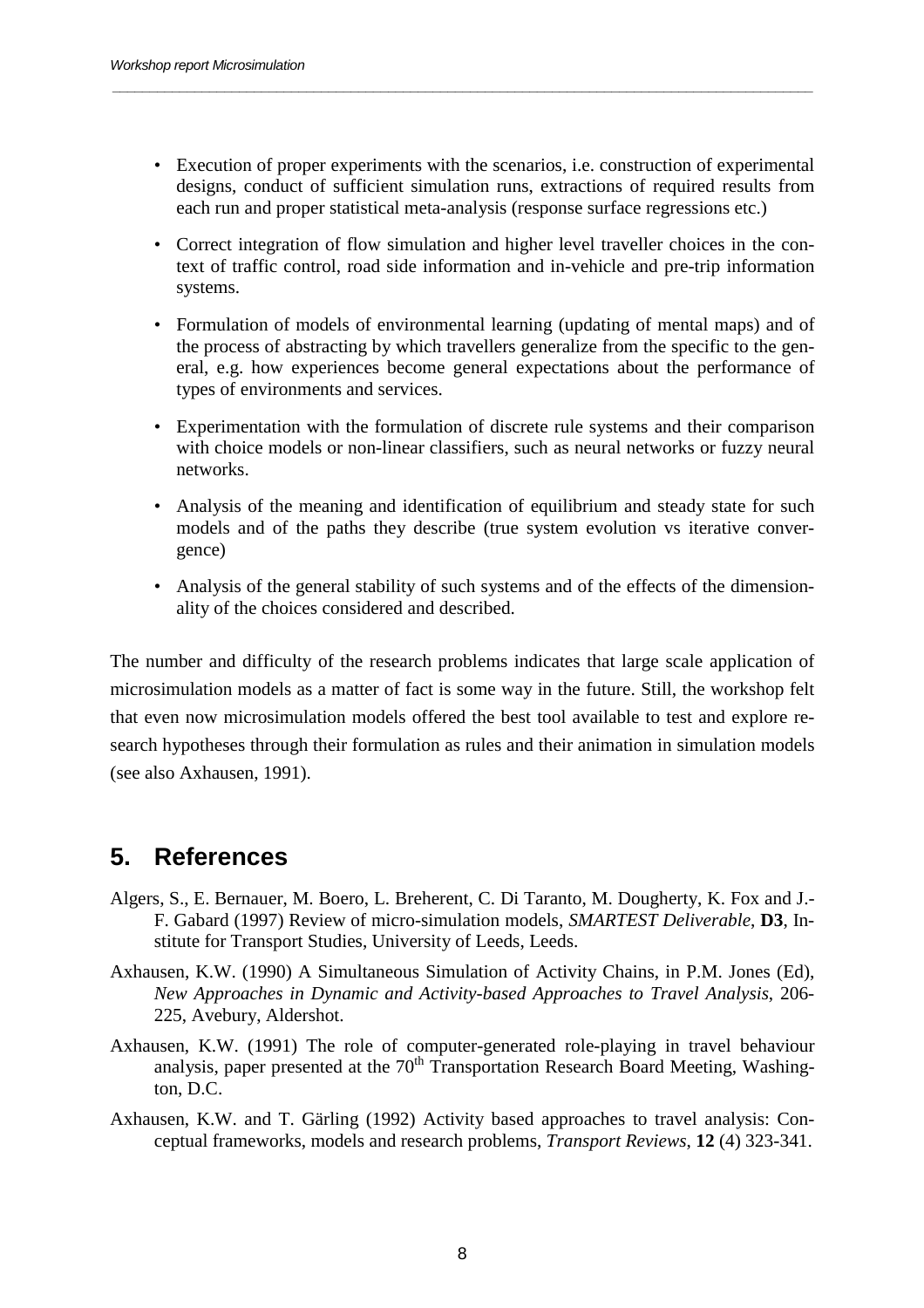Axhausen, K.W. and P.B. Goodwin (1991) EUROTOPP: Towards a dynamic and activitybased modelling framework, in *Advanced Telematics in Road Transport*, 1020-1039, Elsevier, Amsterdam.

*\_\_\_\_\_\_\_\_\_\_\_\_\_\_\_\_\_\_\_\_\_\_\_\_\_\_\_\_\_\_\_\_\_\_\_\_\_\_\_\_\_\_\_\_\_\_\_\_\_\_\_\_\_\_\_\_\_\_\_\_\_\_\_\_\_\_\_\_\_\_\_\_\_\_\_\_\_\_\_\_\_\_\_\_\_\_\_\_\_\_\_\_\_\_*

- Axhausen, K.W. and R. Herz (1989) Simulating Activity Chains: A German Approach, *ASCE Journal of Transportation Engineering*, **115** (3) 316-325.
- Bacon, VW Jr., D.J. Lovell, A.D. May and M. Van-Aerde (1994) Use of Integration model to study high-occupancy-vehicle facilities, *Transportation Research Record*, **1446**, 8-13.
- Barcelo, J. and J.L. Ferrer (1994) Microscopic simulation of vehicle guidance systems with AIMSUN2, paper presented at the 23rd Euro-Conference, Glasgow.
- Barrett, C., K. Berkbigler, L. Smith, V. Loose, R. Beckmann. J. Davis, D. Roberts and M. Williams (1995) An operational description of TRANSIMS, *Working Paper*, **LA-UR-95-2393**, Los Alamos National Laboratories, Los Alamos.
- Benz, T. (1994) Traffic flow effects of intelligent vehicles, in *Traffic Technology International 1994,* 118-120, UK and International Press, Dorking.
- Botha, J.L., X. Zeng and E.C. Sullivan (1993) Comparison of performance of TWOPAS and TRARR models when simulating traffic on two-lane highways with low design speeds, *Transportation Research Record*, **1398**, 7-16.
- Brilon, W. (1976) Warteschlangenmodell des Verkehrsablaufs auf zweispurigen Landstraßen, *Schriftenreihe Straßenbau und Verkehrstechnik*, **201**, Bundesministerium für Verkehr, Bonn.
- Buck, A. (1992) Simulation von Fundamentaldiagrammen bei Eisenbahnen, dissertation, Universität Karlsruhe, Karlsruhe.
- Dixon, K.K., A. Lorschneider and J.E. Hummer (1995) Computer-simulation of I-95 lane closures using FRESIM, *Proceedings of the 65th Annual Meeting*, ITE, Washington, D.C.
- Emmerink, R.H.M., K.W. Axhausen, P. Nijkamp and P. Rietveld (1995) Effects of information in road transport networks with recurrent congestion, *Transportation*, **22** (1) 21-53.
- Fellendorf, M. (1993) Beurteilung des innerstädtischen Verkehrsgeschehens mittels Simulation, *Fortschritte in der Simulationstechnik*, **6**, Vieweg-Verlag, Wiesbaden.
- Fellendorf, M. (1997): Public Transport Priority within SCATS a simulation case study in Dublin, In: *Compedium of the 67 Annual ITE Meeting*, Boston, August 1997 (CD-ROM)
- Fellendorf, M., T. Haupt, U. Heidl and W. Scherr (1997) PTV Vision: Activity-based demand forecasting in daily practice, in D. Ettema and H. Timmermans (eds.) *Activity-based approaches to travel analysis*, 55-72, Pergamon, Oxford.
- Fellendorf, M., C. Mac Aongusa and M. Pierre (1997) LRT priority within the SCATS environment in Dublin - a traffic flow simulation study, in L. Sucharov and G. Bidini (eds.) *Urban Transport and the Environment for the 21st Century*, 53-62, Computational Mechanics Publications, Southampton.
- Gipps, P.G. (1981) A behavioural car-following model for computer simulation, *Transportation Research*, **15B** (2) 105-111.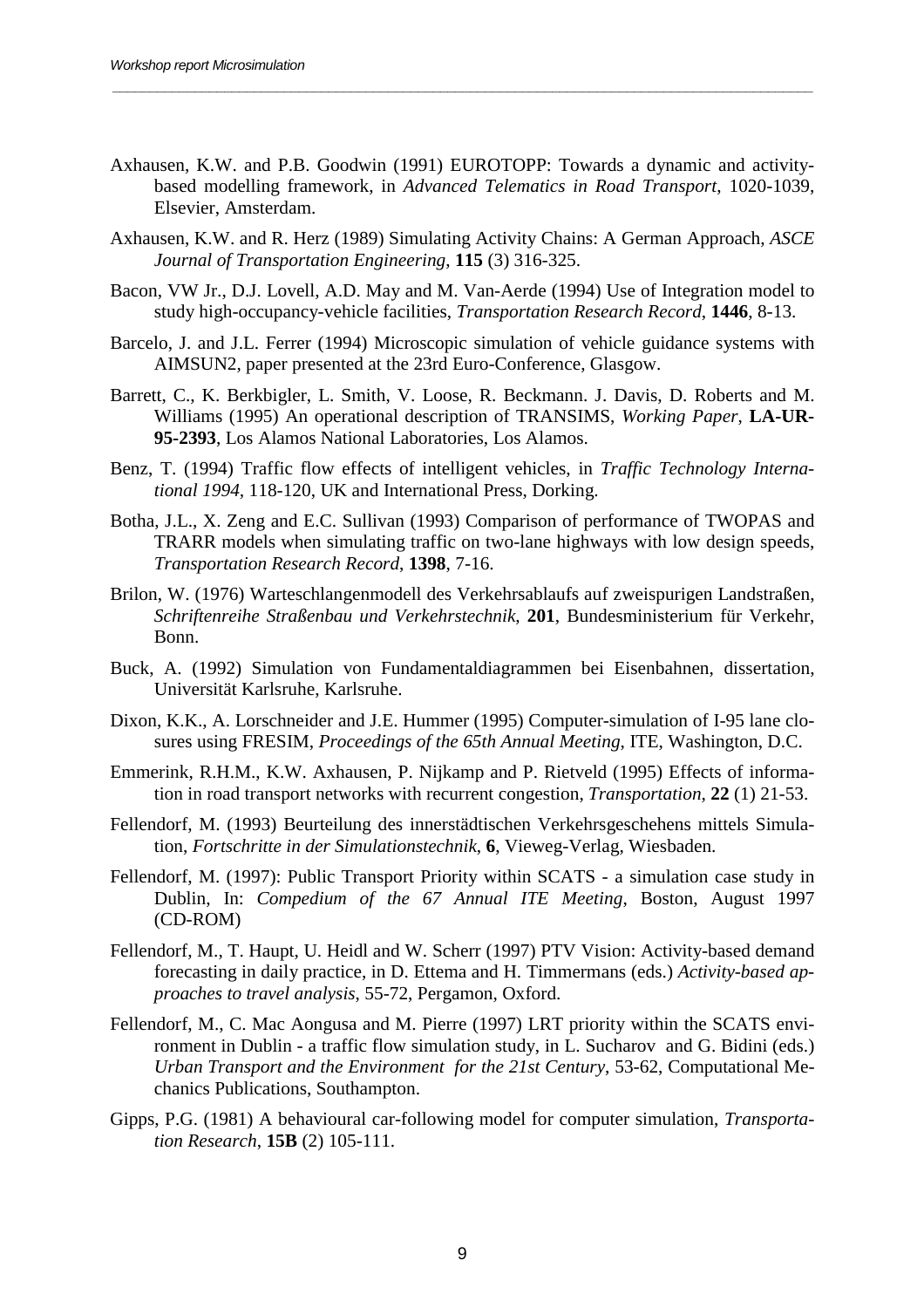Gipps, P.G. (1987) Simulation of pedestrian traffic in buildings, *Schriftenreihe*, **35**, Institut für Verkehrswesen, Universität Karlsruhe, Karlsruhe.

*\_\_\_\_\_\_\_\_\_\_\_\_\_\_\_\_\_\_\_\_\_\_\_\_\_\_\_\_\_\_\_\_\_\_\_\_\_\_\_\_\_\_\_\_\_\_\_\_\_\_\_\_\_\_\_\_\_\_\_\_\_\_\_\_\_\_\_\_\_\_\_\_\_\_\_\_\_\_\_\_\_\_\_\_\_\_\_\_\_\_\_\_\_\_*

- Gunn, H., T. van der Hoorn and A. Daly (1989) Long-range, country-wide travel demand forecasts from models of individual choice, in IATBR (ed.) Travel Behaviour Research - Proceedings of the Fifth International Conference on Travel Behaviour, 119-137, Gower, Aldershot.
- Hesselfeld, M., V. Kahn and K. Weisbrich (1997) Computer-aided planning of rural train runs in Lower Saxony, in L Sucharov and G. Bidini (eds.) *Urban Transport and the Environment for the 21st Century*, 23-32, Computational Mechanics Publications, Southampton.
- Hu, T.Y. and H.S. Mahmassani (1995) Evolution of network flows under real-time information: Day-to-day dynamic simulation assignment framework, *Transportation Research Record*, **1493** 46-56.
- Khasnabis, S., R.R. Karnati and R.K. Rudraraju (1996) NETSIM-based approach to evaluation of bus preemption strategies, *Transportation Research Record*, **1554**, 80-89
- Leutzbach, W. (1988) *Introduction to the Theory of Traffic Flow*, Springer, Heidelberg.
- Leutzbach, W., U. Brannolte and M. Schmidt (1989) Untersuchung des Verkehrsablaufs auf einbahnigen Strassen unter besonderer Berücksichtigung langsamer Fahrzeuge, *Schriftenreihe Forschung Strassenbau und Strassenverkehrstechnik*, **551**, Bundesministerium für Verkehr, Bonn.
- Leutzbach, W. and R. Wiedemann (1986) Development and applications of traffic simulation models at the Karlsruhe Institut für Verkehrswesen, *Traffic Engineering and Control*, **27** (5) 270-278.
- Liu, R., D. van Vliet and D.P. Watling (1995) DRACULA: Dynamic route assignment combining user learning and micro-simulation, *Proceedings of the 23rd European Transport Forum*, **E**, 143-152, PTRC, London.
- Mahmassani, H.S., T.Y. Hu and S. Peeta (1994) Microsimulation-based procedures for dynamic network traffic assignment", *Proceedings of the 22nd European Transport Forum,* **H2**, 53-64, PTRC, London.
- May, A.D. (1990) *Traffic Flow Fundamentals*, Prentice-Hall, Englewood Cliffs.
- McArthur, D. (1995) The PARAMICS-CM behavioural model, *Proceedings of the 23rd European Transport Forum*, **E**, 219-231, PTRC, London.
- Nagel, K. and M. Schreckenberg (1992) A cellular automaton model for freeway traffic, *Journal of Physical Institute of France,* **2**, 2221.
- Nagel, K. (1995) High-speed microsimulation of traffic flow, dissertation, Universität zu Köln, Köln.
- Nökel, K. (1997): Specification of the Traffic Model, Deliverable D6 of the SIMTRAP-Project, PTV System, Karlsruhe.
- Nökel, K. and A. Rehkopf (1996) Betriebsfuehrung von Nahverkehrssystemen mit dem Simulationswerkzeug TRANSIT, *Signal+Draht*, **88** (3) 15-18.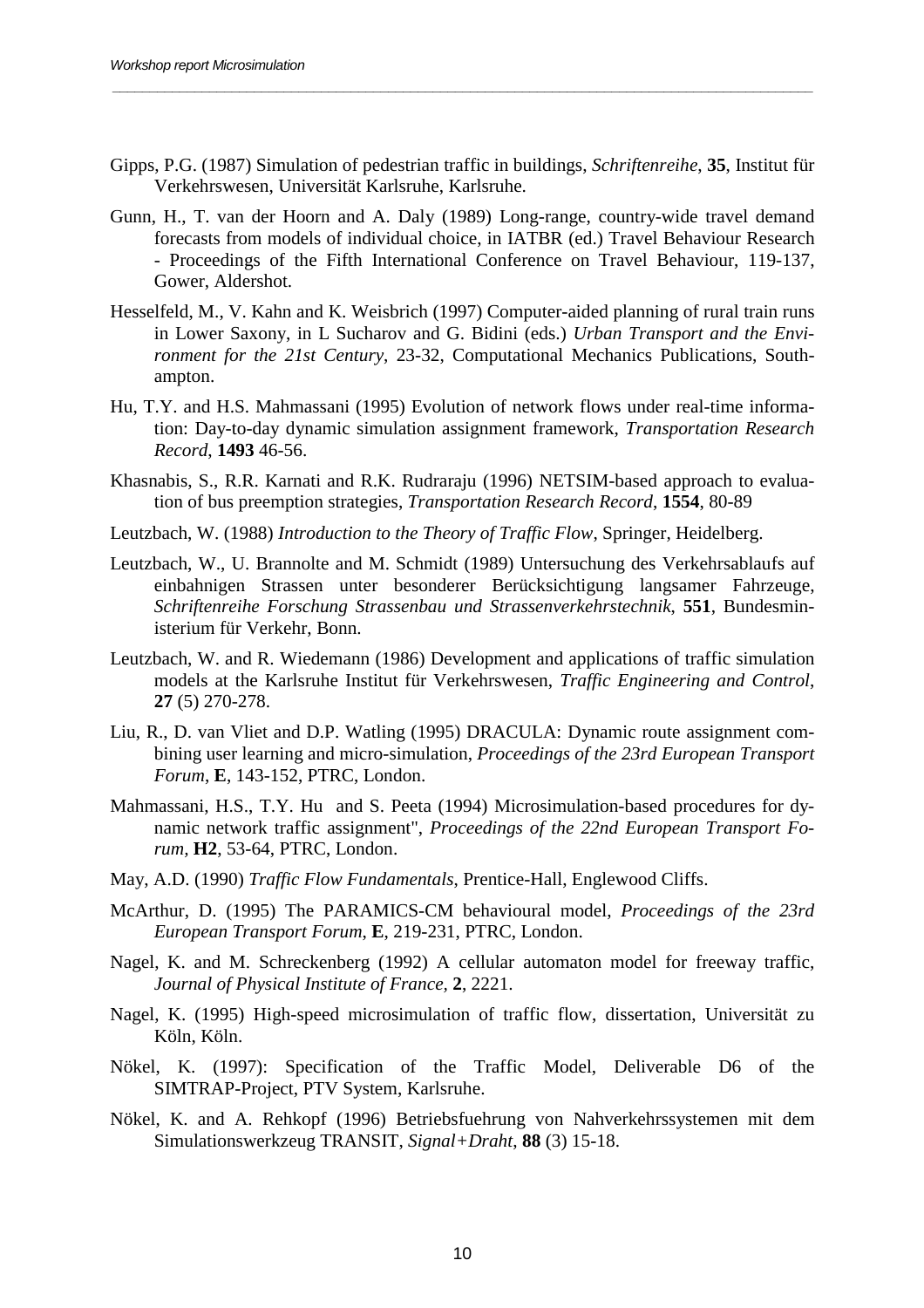Miller, E.J and P.A. Salvini (1997) Activity-based travel behavior modeling in a microsimulation framework, paper presented at the 8th IATBR Conference, September 1997, Austin.

*\_\_\_\_\_\_\_\_\_\_\_\_\_\_\_\_\_\_\_\_\_\_\_\_\_\_\_\_\_\_\_\_\_\_\_\_\_\_\_\_\_\_\_\_\_\_\_\_\_\_\_\_\_\_\_\_\_\_\_\_\_\_\_\_\_\_\_\_\_\_\_\_\_\_\_\_\_\_\_\_\_\_\_\_\_\_\_\_\_\_\_\_\_\_*

- Okura, I. and K. Matsumoto (1990) Traffic simulation study for two-lane rural highway overtaking improvements. *Proceedings of the 15th ARRB Conference*, **15** (5) 43-56, Darwin, August 1990.
- Pursula, M. and H. Siimes (1993) A simulation study of a high-class three-lane rural road, in *Compendium of Technical Papers from ITE 63rd Annual Meeting*, 16-20, ITE, Washington, D.C.
- Reid, J.D., D.L. Sicking and G.W. Paulsen (1996) Design and analysis of approach terminal sections using simulation, *Journal of Transportation Engineering*, **122** (5) 399-405.
- Reiter, U. (1994) Simulation des Verkehrsablaufs mit individuellen Fahrbeeinflussungssystemen, dissertation, Universität Karlsruhe, Karlsruhe.
- Reiter, U. (1997) Kapitel E: Verkehrsflussmodelle, in U. Brannolte and C. Theis (eds.) Situationsanalyse über den Stand der Simulationsmodelle im Verkehrswesen, report to the Bundesministerium für Bildung, Forschung, Technologie und Wissenschaft, Fakultät für Bauingenieurwesen, Bauhaus-Universität, Weimar.
- Rickert, M., K. Nagel, M. Schreckenberg and A. Latour (1996) Two lane traffic simulations using cellular automata, *Physica A*, **231**, 534.
- Schwerdtfeger, T. (1984) DYNEMO A model for the simulation of traffic flow in motorway networks, in *Proceedings of the 9th Symposium of Transportation and Traffic Flow Theory,* 65-87, VNU Science Press, Utrecht.
- Taale, H. and Middelham, F. (1997) FLEXSYT II A validated microscopic simulation tool, *Proceedings of the 8th IFAC/IFIP/IFORS Symposium on Transportation Systems*, 923- 928, Chania, June 1997.
- Van der Hoorn, T. and H. van Hoek (1988) Translation of results from the Dutch national model into practical information for policy recommendations, *Proceedings of the 16th PTRC Summer Annual Meeting*, **D,** 165-182, PTRC, London.
- Venglar, S.P., D.B. Fambro and T. Bauer (1995) Validation of simulation software for modeling light rail transit, *Transportation Research Record*, **1494**, 161-166.
- Wegener, M. (1994) Operational urban models: State of the art, *Journal of the American Planning Association*, **60** (1) 17-28.
- Wiedemann, R. (1991) Modelling RTI-elements on multi-lane roads, in *Advanced Telematics in Road Transport*, **2**, 1007-1019, Elsevir, Amsterdam.
- Wiedemann, R. und X. Zhang (1989) Verkehrssimulation mit Radfahrern, Final report to the Deutsche Forschungsgemeinschaft, Institut für Verkehrswesen, Universität Karlsruhe, Karlsruhe.
- Zumkeller, D. (1989) Ein sozialökologisches Verkehrsmodell zur Simulation von Maßnahmewirkungen, *Veröffentlichungen des Instituts für Stadtbauwesen*, **46**, Technische Universität Braunsschweig, Braunsschweig.